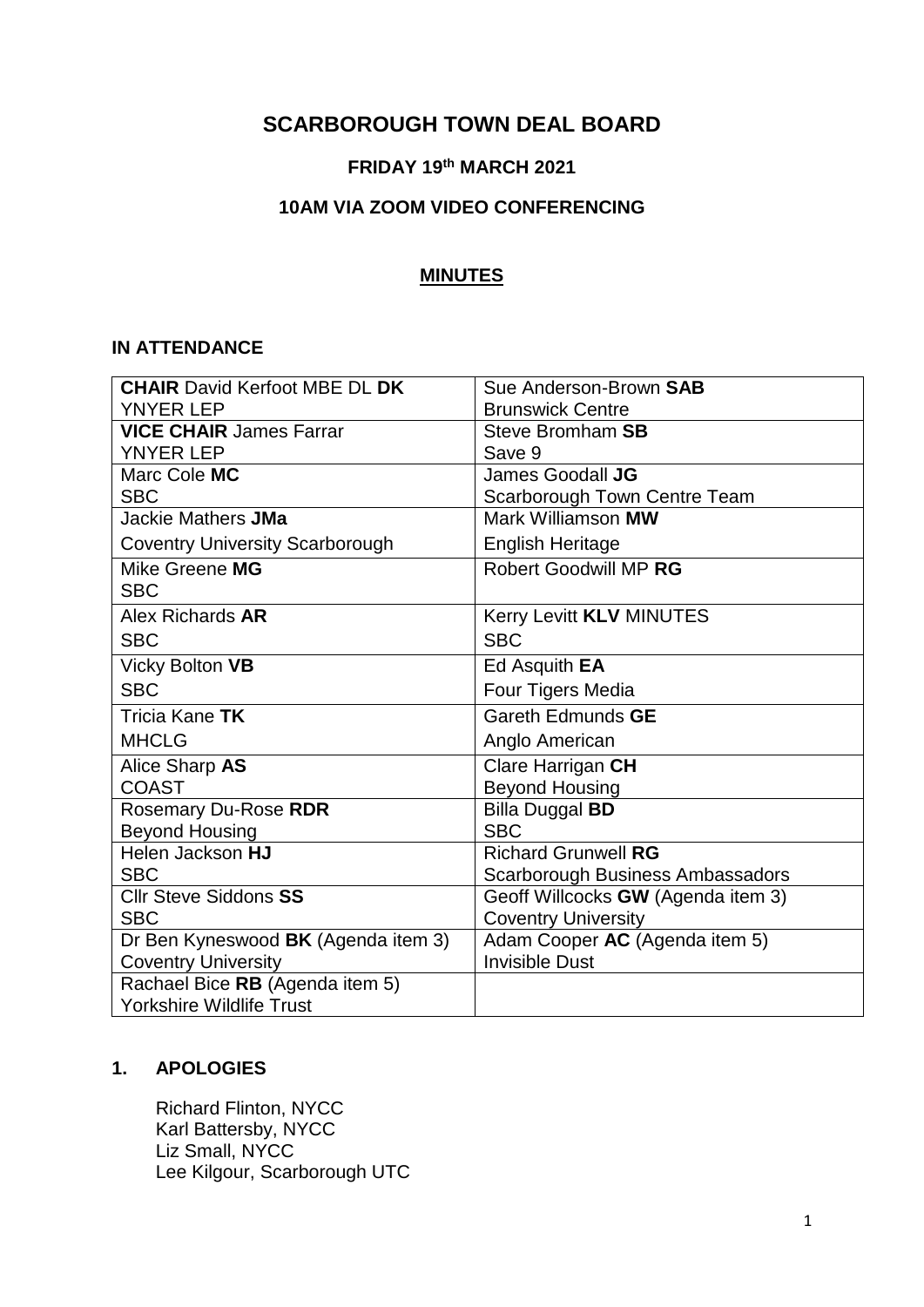# **2. MINUTES OF LAST MEETING AND MATTERS ARISING**

- 2.1 Minutes of the meeting held on Friday  $12<sup>th</sup>$  February 2021 agreed as a true record.
- 2.2 No matters arising.

## **3. COVENTRY EXPERIENCE OF DIGITAL HERITAGE AND TOURISM**

- 3.1 BK and GW introduced themselves and gave a presentation on Coventry Digital and Coventry Atlas, how Coventry has utilised heritage in the city to develop a cultural and heritage programme and how this could be recreated for Scarborough.
- 3.2 The Board were supportive of the idea and after discussion, it was agreed that the concept could be explored through the newly announced Community Renewal Fund: tourism, heritage and culture workstream. KLV to provide BK and GW the contact for the workstream lead.

## **4. TOWNS FUND ANNOUNCEMENT**

- 4.1 Scarborough has been awarded £20.2m from the Towns Fund. AR ran through the process and next steps required;
	- $\bullet$  STDB and SBCs CE to sign off the funding Heads of Terms by the 24<sup>th</sup> March 2021
	- Summary document listing the projects to be taken forward under the fund submitted to MHCLG by 23rd May 2021
	- Confirmed projects to develop and submit full Business cases by 23<sup>rd</sup> March 2022
- 4.2 The summary document must confirm the following details;
	- Projects to be delivered with a delivery plan
	- How the business cases will be developed
	- Funding arrangements
	- Financial profiles
	- Evaluation & monitoring plan
- 4.3 Individual project teams must submit a suite of documents to SBC by the 26<sup>th</sup> March in order for an assessment of the projects to be carried out. Each project will be assessed by SBC, YNYER LEP and the Towns Fund support partner.
- 4.4 The summary document will be presented to the STDB at its meeting on the 30<sup>th</sup> April 2021 for approval. This allows time for any changes before final submission at the end of May.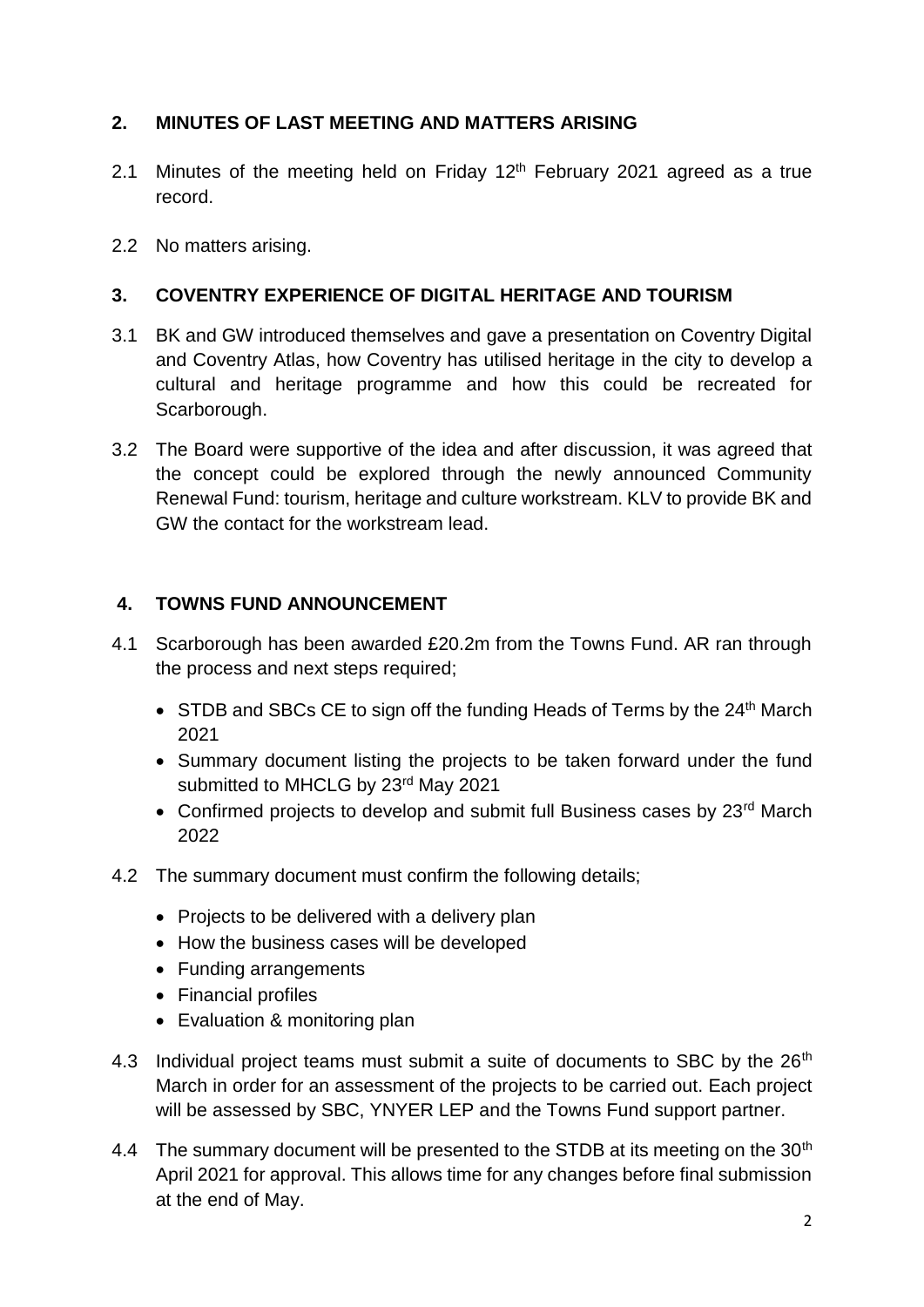## 4.5 The STDB agreed to sign the funding Heads of Terms.

## **5. FAST TRACK PROJECT UPDATE**

#### 5.1 Scarborough Wild Eye

AC attended to give an update on Phase 1 of the Wild Eye project and the lessons that have been learnt in developing the project. The planning application for the Scarborough site has been deferred while steps are taken to address the issues that have arisen.

The project will work to engage better with the community and business and relay the narrative that the project is about more than pieces of art and identify what are and aren't suitable sites.

Yorkshire Wildlife Trust and English Heritage are still supportive of the project.

### 5.2 Vinyl wrapping

HJ shared a visual of one of the vinyl artworks which is been installed at Scarborough railway station. Each image will also include a bio on the artist. Locations have been identified for 9 of the 12 pieces of work and work is continuing to identify further locations. There is also an opportunity to use the visuals at key sites in the town and not just in empty premises.

## 5.3 Wayfinding & Gamification

Physical work to update and replace the old finger posts and install additional digital monoliths has begun. All the furniture should be in place by early April. A small budget was also included for an app which will be provided on a national platform and the service updates done by the provider but there is the opportunity to add trails at a local level and a trail has already been developed for the vinyl wrapping artworks.

#### 5.4 Re-greening the High Street

The first delivery of the smaller pieces of furniture will be made by the  $13/14<sup>th</sup>$ and the 2<sup>nd</sup> delivery of larger planters will be made on the 20<sup>th</sup>/21<sup>st</sup> April. The planting will then take place soon after.

## **6. COMMUNICATIONS UPDATE**

- 6.1 EA arranged for a release following the announcement of funding and also various releases regarding the fast track projects.
- 6.2 EA will now work with SBC to develop a dedicated communications strategy based on the Towns Fund guidance.